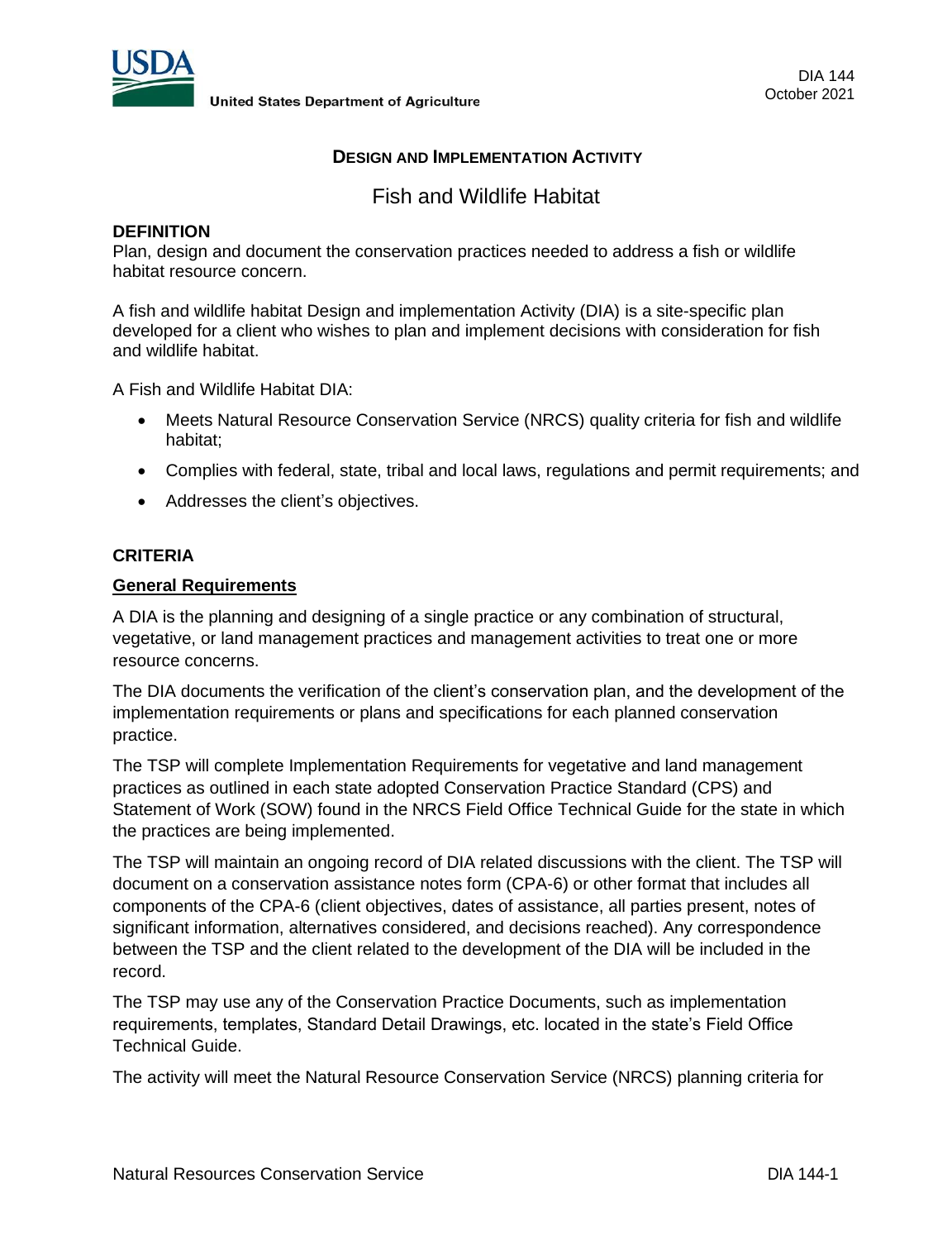one or more of the following resource concerns:

Terrestrial Habitat:

- Terrestrial habitat for wildlife and invertebrates Aquatic Habitat:
	- Aquatic habitat for fish and other organisms
	- Elevated water temperature

The activity will meet the state adopted NRCS Conservation Practice Standards (CPS) and Statements of Work (SOW) included in the client's conservation plan or EQIP Contract and include at least one of following:

395 Stream Habitat Improvement and Management

644 Wetland Wildlife Habitat Management

645 Upland Wildlife Habitat Management

### **DELIVERABLES**

Two copies (hardcopy or electronic) of the plan must be developed—one for the client and one for the NRCS field office. At the client's request, Technical Service Provider (TSP) can deliver NRCS's copy to the NRCS Field Office. The client's copy must include the implementation requirements or plans, specifications, operation and maintenance, and quality assurance plan. The NRCS copy must include all items identified herein. An additional electronic copy of the plan should also be uploaded on NRCS Registry.

## **1. Cover Page**

Cover page reporting the technical services provided by the TSP. Cover page(s) must include the following:

- a. Client information: Name, farm bill program, contract number, and contract item number.
- b. TSP information: name, address, phone number, email, TSP number, TSP expiration date; and county of service.
- c. Farm identification:
	- i. Farm name, owner name, street address, and county/state.
	- ii. Primary phone number of the client.

# **iii. List of all practice and/or scenario designs included in this plan.**

- d. Statement by TSP that services provided:
	- i. Comply with all applicable Federal, State, Tribal, and local laws and requirements.
	- ii. Meet applicable NRCS standards, specifications, and program requirements.
	- iii. Are consistent with the conservation program goals and objectives for which the program contract was entered into by the client.
	- iv. Incorporate alternatives that are both cost effective and appropriate to address the resource issues.
- e. TSP certification statement: signature and date.
- f. Client acceptance statement:
	- i. A statement that the plans and specifications adequately represent existing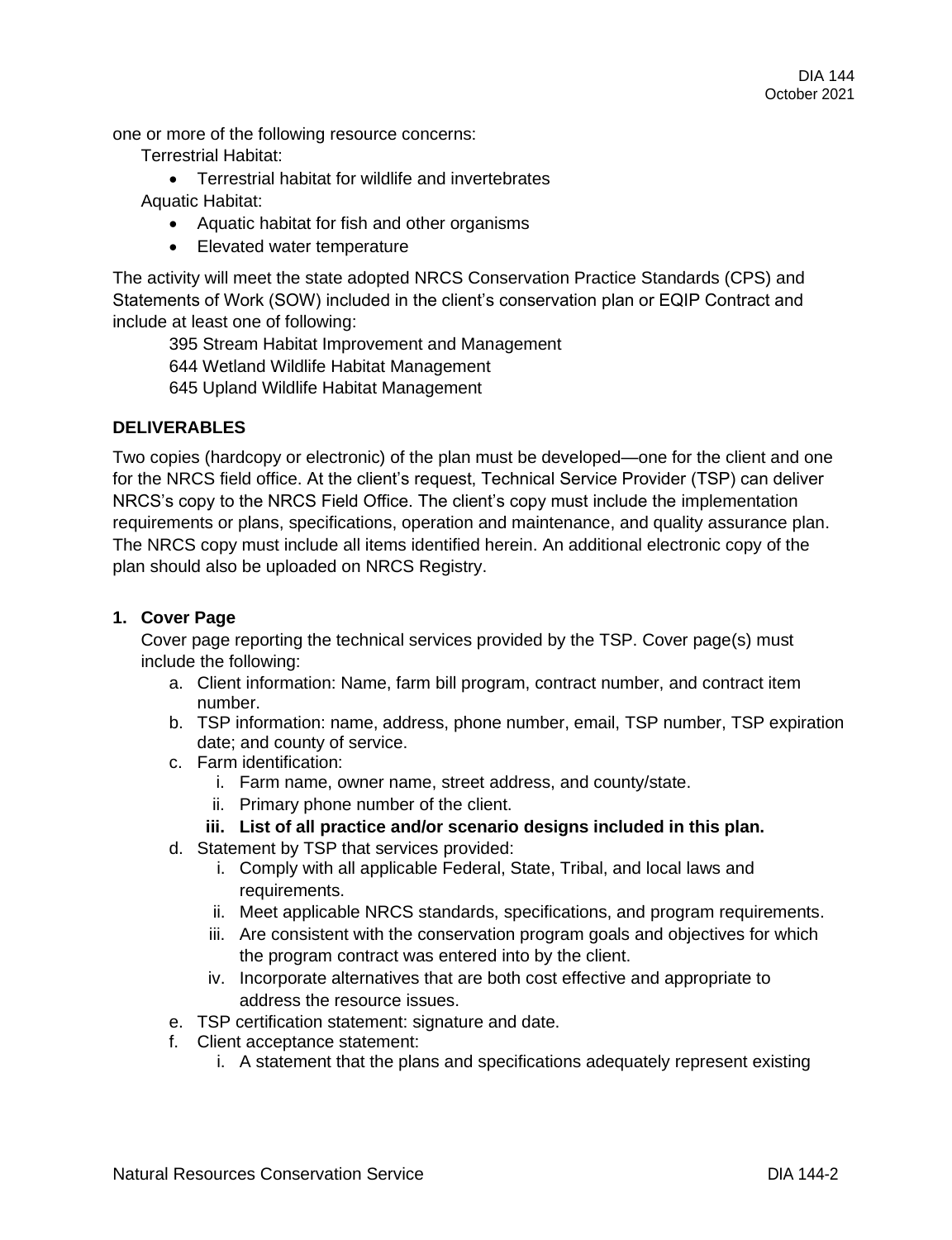conditions and the selected preliminary design alternatives, and the client understands and will abide with the operation and maintenance plans.

- ii. Signature of the client and date the client received the plans.
- g. Block for NRCS reviewer acceptance (to be completed by NRCS).

## **2. Conservation Assistance Notes and Correspondence**

- a. Conservation Assistance Notes (NRCS-CPA-6) or other format that includes all components of the CPA-6.
	- i. Document the client's objectives.
	- ii. Document each interaction with the client, include notes and results of that interaction, date, and initials of the TSP.
	- iii. Document each site visit, activity in the field, results of each site visit, all parties present, date, and initials of the TSP.
- b. Any correspondence between the TSP and the client relating to the development of the DIA.

# **3. Maps**

- a. Maps to include, but not be limited to:
	- i. General location map of the implementation areas
	- ii. Conservation Plan map (this may consist of several maps to account for the entire implementation area). This map will specifically include:
		- 1. Boundary lines for the Planning Land Units (PLUs) with labels (name, number, or both). A PLU is a unique geographic area, defined by a polygon, that has common land use and is owned, operated, or managed by the same client or clients. The PLU is the minimum unit for planning.
		- 2. Acreage of each PLU.
		- 3. Land uses (noting management activities associated with each land use)
		- 4. Delineation of vegetation communities present onsite
		- 5. Habitat features (rock piles, snags, den sites, nest boxes, etc.)
		- 6. Streams, surface waters, wetlands
		- 7. Fences, watering facilities
		- 8. Location of planned and applied conservation practices, using NRCS map symbols (see Title 170, National Map Symbol Handbook, Part 601).
		- 9. Resource maps of the PLU
			- a. Soils maps, and other resource maps as applicable.
			- b. An existing wetland delineation map, if any.
	- iii. Other maps, as needed, with appropriate interpretations.
- b. At a minimum, all maps developed for the DIA will include:
	- i. Title block showing:
		- Map title.
		- Client's name (individual or business).
		- Prepared with assistance from USDA NRCS
		- Assisted By [TSP planner's name].
		- Name of applicable conservation district, county, and State.
		- Date prepared.
	- ii. Map scale.
	- iii. Information needed to locate the implementation area, such as geographic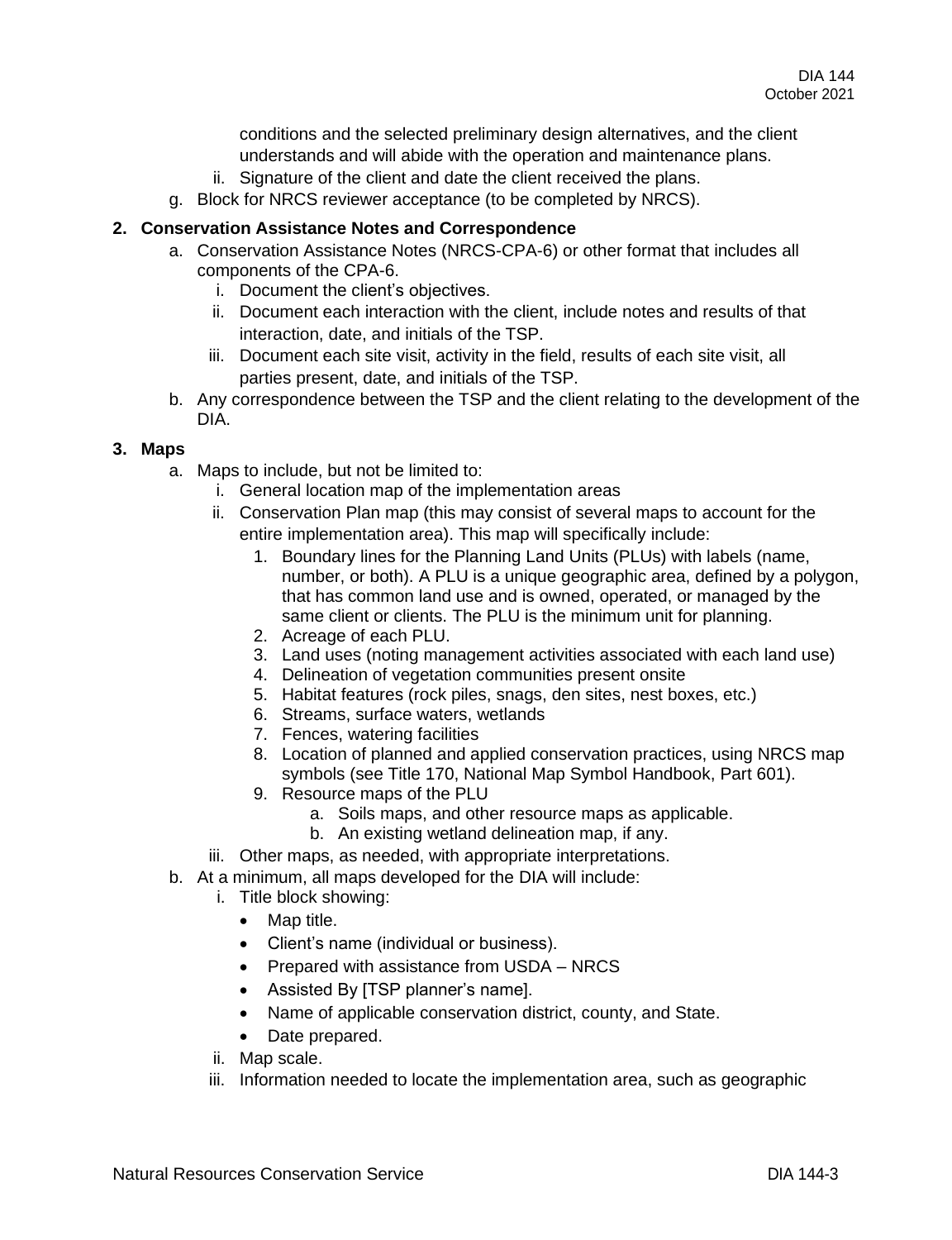coordinates, public land survey coordinates, etc.

- iv. North arrow.
- v. Appropriate map symbols and a map symbol legend on the map or as an attachment.

### **4. Planning**

- a. Include and update, when needed, the client's conservation plan.
- b. Document client objectives such as:
	- i. Manage working lands as habitat for fish and wildlife
	- ii. Improve habitat for aquatic, wetland and/or terrestrial species
	- iii. Increase fish and wildlife use of the property to enhance recreational enjoyment
- c. Detail history of existing fish and wildlife practices applied accompanied by a brief description of the history of the land and ownership including length of current ownership, past management activities and surrounding environment (whether property is developed, private woods, public forests, etc.). This information can be based on personal knowledge, property records and local information sources as well as evidence seen on the ground.
- d. Resource Inventory providing a broad inventory of fish and wildlife resources along with other existing conditions such as plants, riparian areas, forestland, etc.
- e. Provide a landscape setting explaining how surrounding management affects the property as well as how the landowner's actions impact their neighbors. Consider aesthetic quality, wildfire concerns, privacy, wildlife movement and habitat, noxious weeds, urban encroachment, if applicable.
- f. Results of the habitat assessment conducted (such as a Wildlife Habitat Assessment Guide or the Stream Visual Assessment Protocol), documenting both existing and planned condition for each alternative developed.
- g. Desired future conditions/goals.
- h. A record of the alternatives developed (a minimum of two alternatives must be developed.)
- i. A record of the preferred alternative for each habitat type, which includes:
	- i. PLU label (name, number, or both).
	- ii. Client objectives and desired future habitat condition.
	- iii. NRCS practice name and code.
	- iv. Amount to be applied.
	- v. Brief description of the planned practice (practice narrative).
	- vi. Date the planned practice is scheduled to be implemented.
	- vii. As needed, applicable "Conservation Practice Overview" sheets or other prepared material.
	- viii. Operation and maintenance agreements and procedures.
	- ix. Available maps, sketches, and designs resulting from the planning process that will be useful to the client in implementing the plan.

## **5. Documentation**

- a. Provide documentation of the following:
	- i. Site-level resource inventory and assessment data and analysis used to formulate management alternatives.
	- ii. Reference to assessment information incorporated from a fish and wildlife management plan.